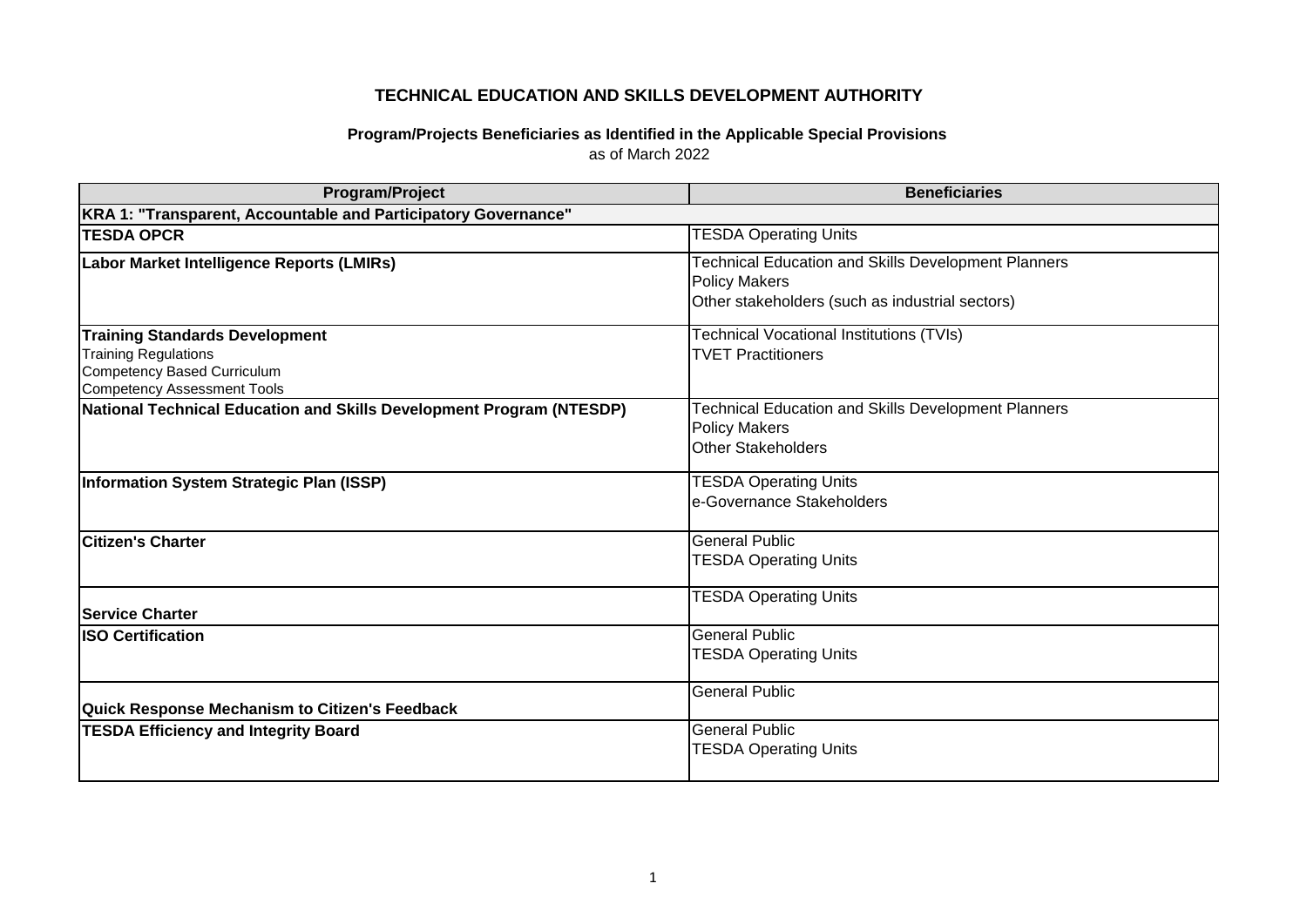| KRA 2: "Poverty Reduction and Empowerment of the Poor and Vulnerable" |                                                                                                                                                                                                                                                                                          |  |
|-----------------------------------------------------------------------|------------------------------------------------------------------------------------------------------------------------------------------------------------------------------------------------------------------------------------------------------------------------------------------|--|
| <b>Competency Assessment and Certification</b>                        | <b>Students</b>                                                                                                                                                                                                                                                                          |  |
|                                                                       | Trainers of TVIs, LGUs, Gas, private enterprises with registered TVET<br>programs, and DepEd trainers<br>Workers, industry practitioners, professionals, OFWs/Filipino expatriates,<br>and career shifters who want to undergo competency assessment<br>Prospective competency assessors |  |
| <b>Trainers Training</b>                                              | <b>TESD Trainers in public and private TVIs</b>                                                                                                                                                                                                                                          |  |
| <b>Trainers Certification</b>                                         | <b>TESD Trainers in public and private TVIs</b>                                                                                                                                                                                                                                          |  |
| <b>TVET Scholarship</b>                                               |                                                                                                                                                                                                                                                                                          |  |
| Training for Work Scholarship Program (TWSP)                          | <b>OSYs</b><br>Unemployed adults<br><b>TVIs</b><br>Companies in critical/priority sectors                                                                                                                                                                                                |  |
| <b>Private Education Student Financial Assistance (PESFA)</b>         | <b>OSYs</b><br>Unemployed adults<br><b>Private TVIs</b>                                                                                                                                                                                                                                  |  |
| <b>Special Training for Employment Program (STEP)</b>                 | Individuals at least fifteen (15) years old at the start of the training<br>program, a Filipino citizen, clairvoyant                                                                                                                                                                     |  |
| Universal Access to Quality Technical Education (UAQTEA)              | <b>OSYs</b><br>Unemployed adults<br><b>TVIs</b>                                                                                                                                                                                                                                          |  |
| <b>Institution-Based Programs</b>                                     | Unemployed adults<br><b>OSYs</b>                                                                                                                                                                                                                                                         |  |